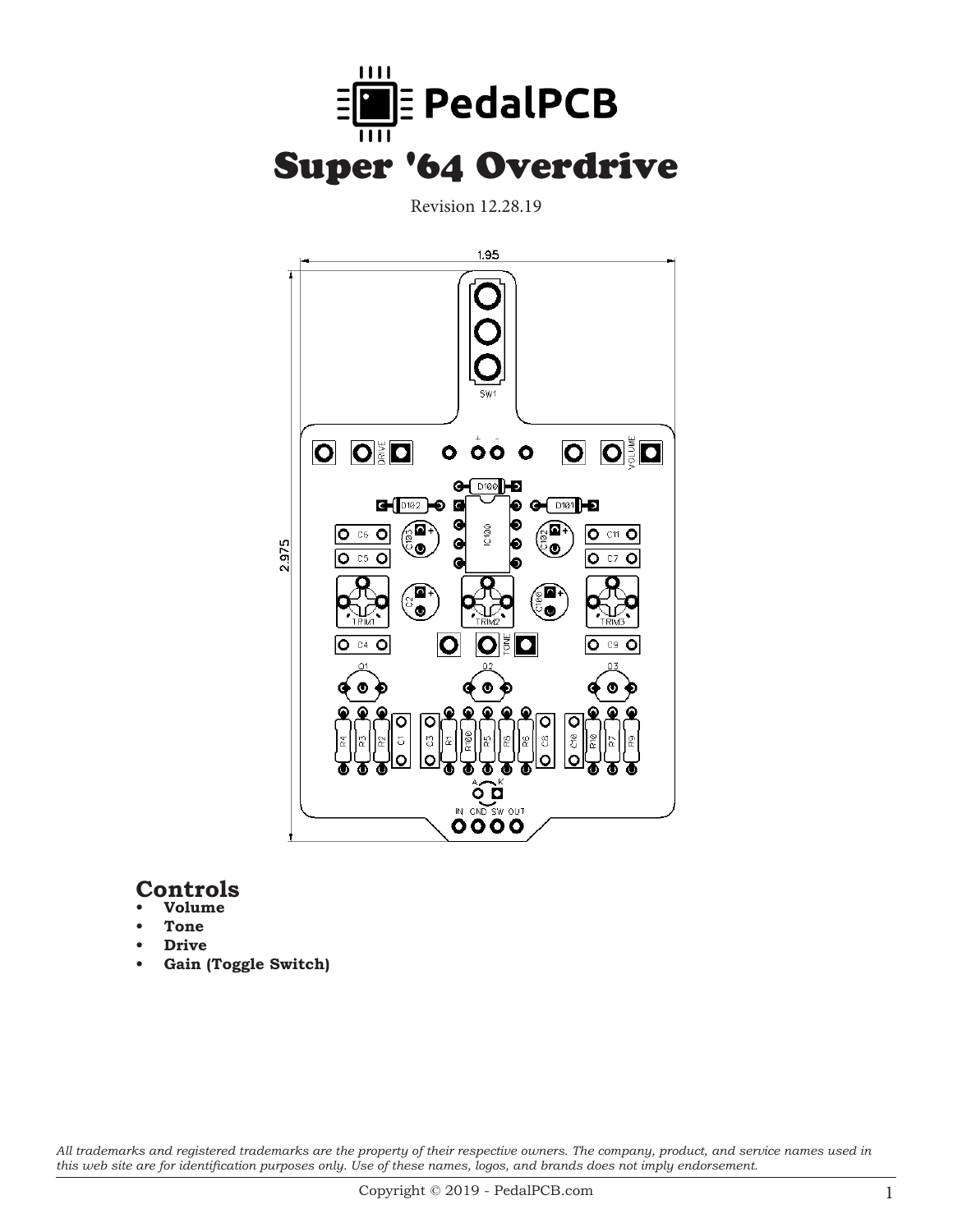

**RESISTORS** (1/4W)<br>R1 1M

1K5 R4 470K R5 2K7<br>R6 120E

120K

R1 1M<br>R2 1M R2 1M<br>R3 1K5

R7 220R R8 470K R9 12K R10 12K R100 4K7

# Super '64 Overdrive

Parts List

CAPACITORS<br>C1 22n C1 22n<br>C2 33u C<sub>2</sub> 33u<br>C<sub>3</sub> 470p

C4 4n7 C5 4n7<br>C6 470

C7 10n C8 4n7<br>C9 10n C9 10n<br>C10 3n3 3n3

C11 3n3<br>C100 100u 100u

C102 10u C103 10u

470p

470p

| <b>IC100</b>       | <b>INTEGRATED CIRCUITS</b><br>TC1044SCPA |
|--------------------|------------------------------------------|
| <b>TRANSISTORS</b> |                                          |
| O1                 | J201                                     |
| Q2                 | J201                                     |
| O <sub>3</sub>     | J201.                                    |
|                    |                                          |
| <b>DIODES</b>      |                                          |
| ∩∩ רח              | 1 N E Q 1 7                              |

#### D100 1N5817 D101 1N5817<br>D102 1N5817 1N5817

#### **POTENTIOMETERS**

| A100K |
|-------|
| A500K |
| A500K |
|       |

#### **TRIM POTS (3362P Style)**

| 100K |
|------|
| 100K |
| 50K  |
|      |

## **SWITCHES**<br>SW1

SPDT (On/On)

*Common offboard components (enclosure, footswitch, jacks, etc) are not listed*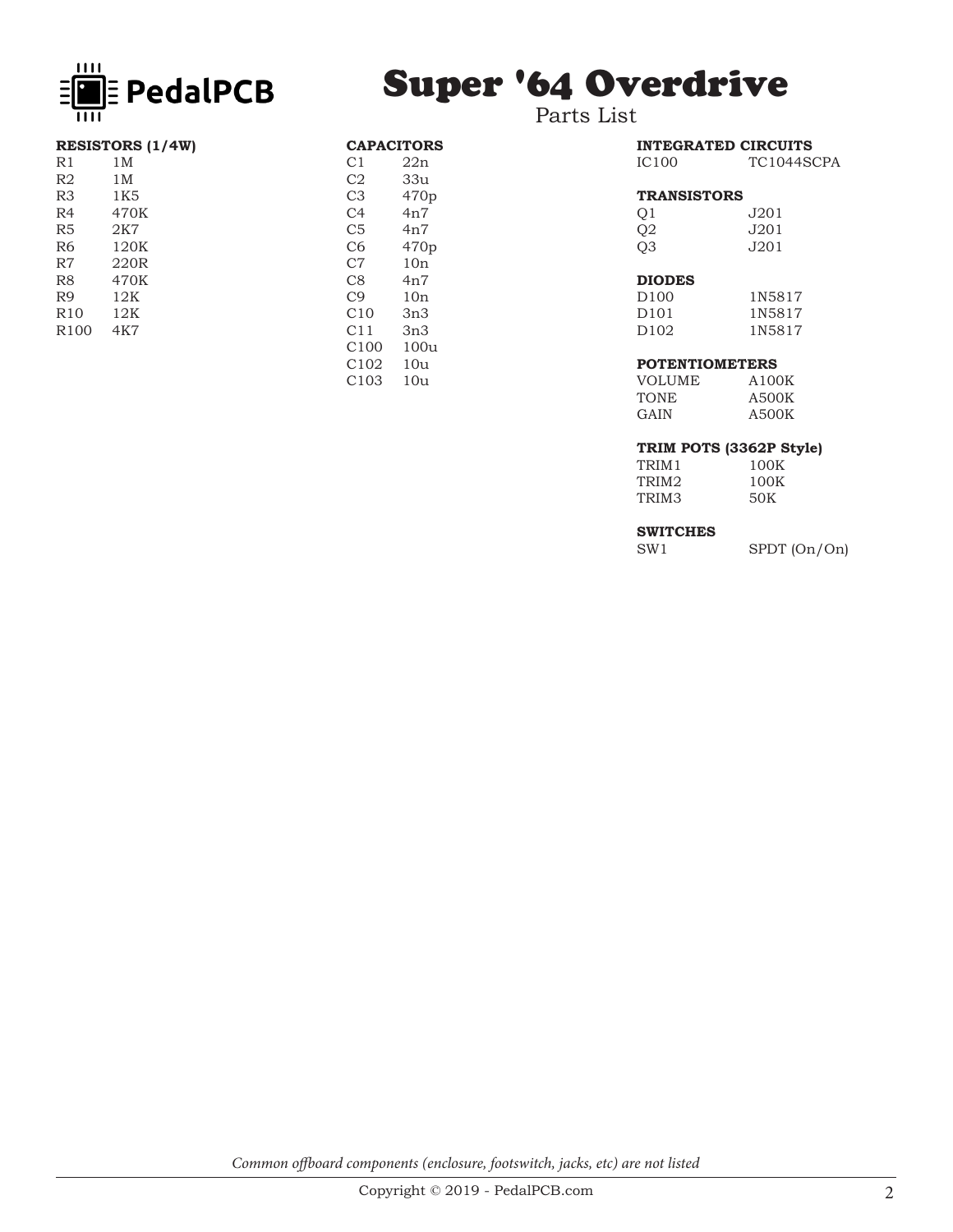

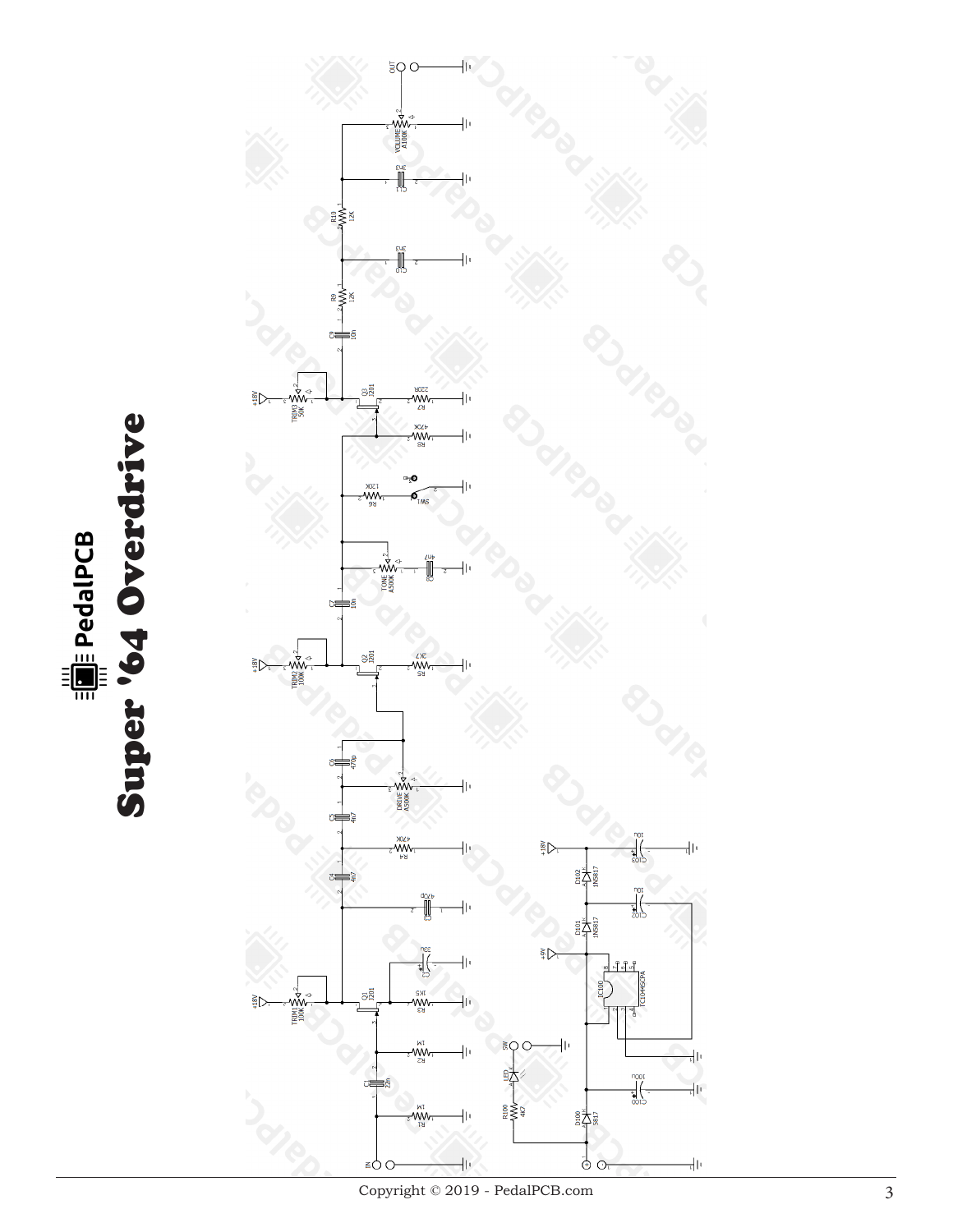

Super '64 Overdrive

Wiring Diagram